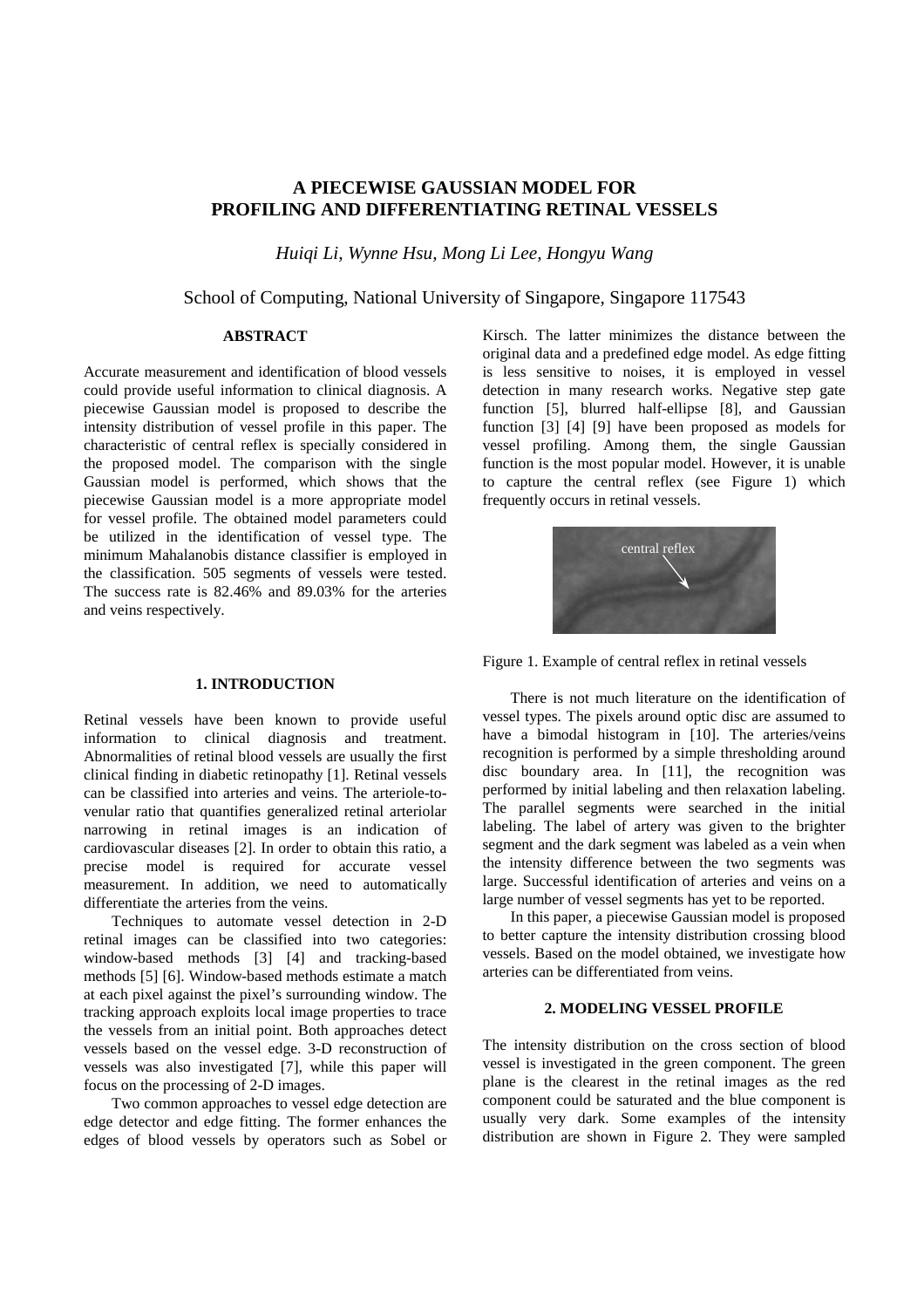from 35 retinal images with the resolution of 3072×2048 pixels. We can observe that there is a central light reflex particularly for the wide vessels. The light reflex of the retinal vessel is formed by the reflection from the interface between the blood column and vessel wall. Retinal images with other resolution such as 2160×1440, 1440×960, and 768×576 pixels were studied. The central reflex can also be observed, while it is more obvious in the high-resolution images.



Figure 2. Examples of intensity distribution of vessels

Formula (1) represents the single Gaussian model.

$$
y = -A_1 e^{-\frac{(x-m_1)^2}{2\sigma_1^2}} + I_1
$$
 (1)

where  $A_1$ ,  $m_1$  and  $\sigma_1$  are the amplitude, position of peak and width distribution respectively. The characteristic of central reflex is not considered in the single Gaussian model. We propose a piecewise Gaussian model in formula (2) to describe the intensity distribution. It consists of two Gaussian functions, which depicts the central reflex in the model as well.  $A_1$  and  $A_2$  represent the amplitude of the vessel and the reflex respectively;  $m_1$ ,  $m_2$ are the positions of the peaks of the Gaussian functions;  $\sigma_1$  and  $\sigma_2$  indicate width distribution, and  $I_1$  is the intensity of retinal background. The meaning of these parameters is illustrated in Figure 3. As the intensity of vessel is lower than the retinal background, there is a negative sign before *A1*. This is a non-lineal model considering the model's dependence of its parameters.

$$
y = f(x) = \begin{cases} -\frac{(x-m_1)^2}{2\sigma_1^2} + I_1 & x < A, x > B \\ -\frac{(x-m_2)^2}{2\sigma_2^2} + I_2 & A \le x \le B \end{cases}
$$
 (2)



Figure 3. Meaning of parameters in the piecewise Gaussian model

The merit function that measures the agreement between the data and the model is defined as

$$
e = \frac{1}{n} \sum_{i=1}^{n} (y_i - f(x_i))^2
$$
 (3)

where  $(x_i, y_i)$  is the data point. Best-fit parameters are obtained by minimizing the merit function in formula (3) by Marquardt method [12]. The vessels can be considered as piecewise linear segments. The curve fitting is performed on the average intensity of five cross sections along vessel length to suppress noises.

### **3. DIFFERENTIATING ARTERIES AND VEINS**

Having obtained the piecewise Gaussian model, we can employ it in the classification of arteries and veins. The arteries appear lighter and narrower than the dark-red or purplish veins in the color retinal images. Normally the width ratio of artery to vein is about 2:3. Figure 4 shows examples of an artery and a vein in a practical retinal image. Simple thresholding will not work for the automatic identification of arteries/veins due to the uneven illumination. The pattern of the central reflex in vein and artery is different. The reflex is more apparent in arteries than in veins based on our observation. The central reflex can only be observed obviously for the wide veins. Those characters can be described by the parameters in equation (1). For example, there is a linear relationship between  $\sigma_l$  and the vessel diameter [9] [13]; *A1* represents the darkness of the vessel, which is larger for veins than for arteries;  $A_2$  stands for the brightness of the reflex, which is larger for arteries than for veins. Those parameters obtained by model fitting are proposed to classify arteries and veins in this paper.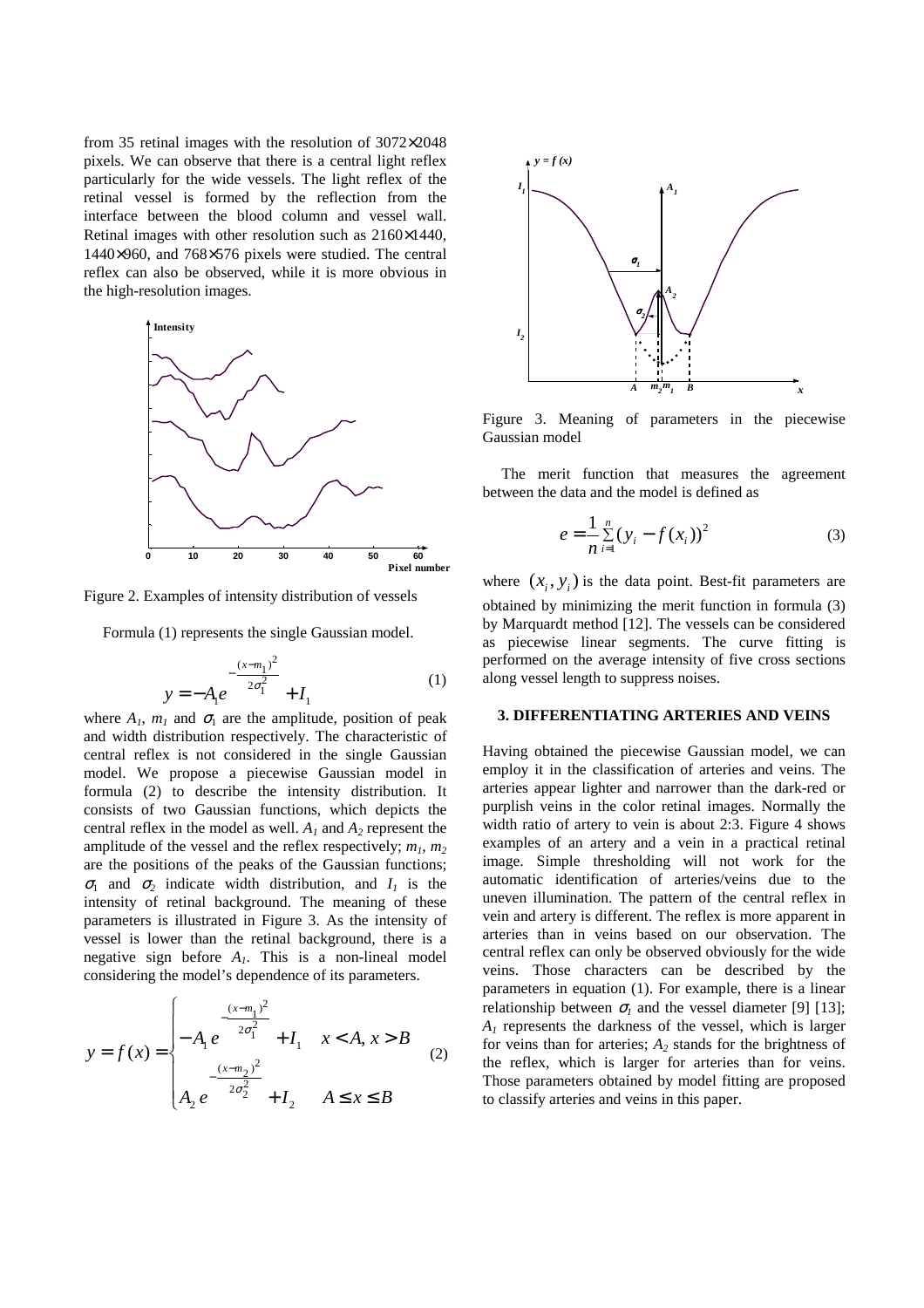

Figure 4. Examples of an artery and a vein

The parameters obtained from curve fitting for the segments on the same vessel are analyzed. Experiments shows that the parameters obtained in curve fitting are quite consistent, which indicates that the parameters in the piecewise Gaussian model can describe a certain pattern of a vessel. The different pattern of arteries and veins can be observed from Figure 2, in which the first and the fourth vessel profiles from the top are obtained from segments of veins, and the center two profiles are from arteries. It is noted that the amplitude of central reflex in arteries is larger than that in veins when the vessel diameters are around the same.

Based on the background knowledge, the brightness of the central reflex  $(A_2)$  respective to  $A_1$  and  $\sigma_1$  are selected as the features to classify arteries and veins. The minimum distance classifier, which is a supervised classification, is applied in two dimensions  $(A_2 / A_1$  and  $A_2 / \sigma_1$ .) Mahalanobis distance [14] is used in the classification, which scales the difference in each coordinate by the inverse of the variance in that dimension.

#### **4. RESULTS AND DISCUSSION**

## **(A) Modeling vessel profile**

The profile on the cross-section of vessels is fitted to the proposed piecewise Gaussian model. An example of the original data and the fitted curve is shown in Figure 5. The vessel profile is indicated by the crosses in the figure. The solid line represents the fitted piecewise Gaussian model and the dash line shows the fitted model of the single Gaussian function represented in formula (1). It can be observed that the residual errors for the proposed model are mainly from the periphery due to the uneven illumination of retinal background. The comparison also shows that the piecewise Gaussian model fits the intensity distribution better than the single Gaussian model as the central reflex is considered.

505 segments of vessels from different fundus images were fitted to the piecewise Gaussian model. The average squared error *e* defined in equation (3) corresponding to  $\sigma_l$  is shown in Figure 6. The solid line demonstrates the distribution of the squared error for the piecewise Gaussian model, and dash line illustrates the distribution for the single Gaussian model. The fitting error is similar between the two models when  $\sigma_l$  is small, but the error for the single Gaussian is much larger than that of the proposed model when  $\sigma_l$  becomes larger. This comparison indicates that the piecewise Gaussian model describes the vessel profile better than the single Gaussian model especially when the vessels are wide ( $\sigma$ <sub>*i*</sub> is large). The performance of the proposed model for different type of vessels is also analyzed in the Figure 6. It can be seen that the model is suitable for both arteries and veins, while the fitting error is slightly less in arteries than in veins. The different performance of the proposed model between arteries and veins is due to the more obvious central reflex in arteries.



Figure 5. Vessel profile and the fitted models



Figure 6. Average squared errors for the two models

The proposed piecewise Gaussian model is closer to the actual intensity distribution of blood vessel in retinal image than the single Gaussian model. The proposed